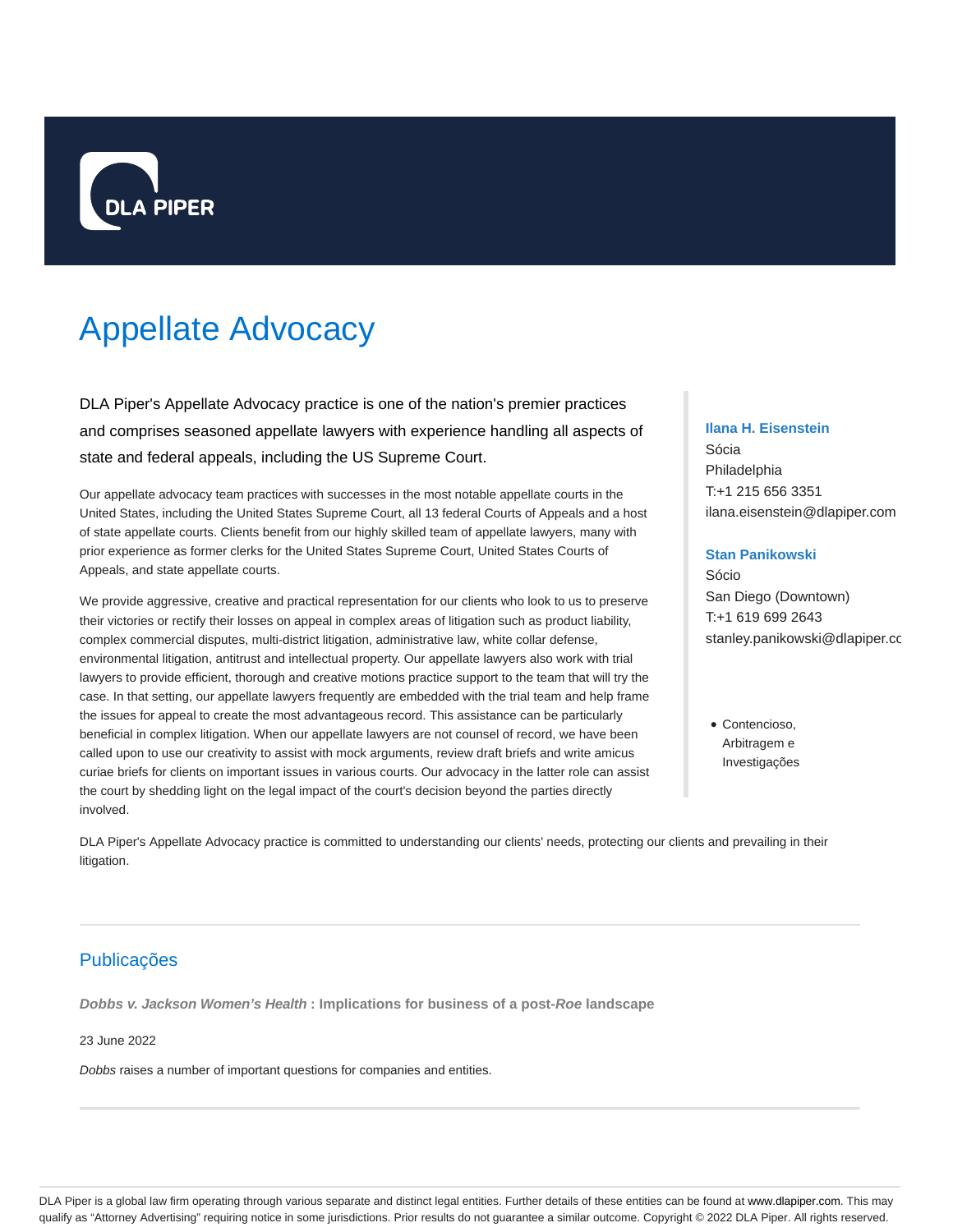**Javier v. Assurance IQ, LLC et al.: Ninth Circuit issues ruling in session-replay case**

14 June 2022

The ruling leaves open a host of questions about the viability of session-replay cases under state wiretapping statutes.

**Jarkesy v SEC: Fifth Circuit vacates SEC decision – latest case questioning constitutionality of the ALJ process**

#### 1 June 2022

This case and others now moving through the courts tee up some important issues for those facing SEC administrative enforcement proceedings.

**Texas social media law reinstated by Fifth Circuit**

20 May 2022

The plaintiffs have appealed directly to the Supreme Court for an emergency stay.

**California court approves enforcement of federal forum selection provision for Securities Act claims: Practical implications of Wong v. Restoration Robotics**

#### 12 May 2022

Even if Delaware (or another state) allows its domestic corporations to adopt federal forum provisions, it will be up to courts in other states to enforce those provisions.

**Berroteran v. Superior Court is good news for corporate defendants in California**

29 March 2022

The Court, recognizes the practical reality that, absent an agreement, a defendant may strategically choose not to examine its own witness at deposition.

**Tenth Circuit ruling is victory for FISA Section 702 surveillance authority**

#### 3 January 2022

The Tenth Circuit now joins the Ninth and Second Circuits in holding that warrantless 702 surveillance of communications involving a person in the US does not violate the Fourth Amendment.

**Food and Beverage News and Trends**

## 2 December 2021 FOOD AND BEVERAGE NEWS AND TRENDS

Suspend imports of fresh beef from Brazil, US cattle group says; plant-based producers take new approach in suit over Oklahoma labeling law; plus salt, soda, and news from Hawaii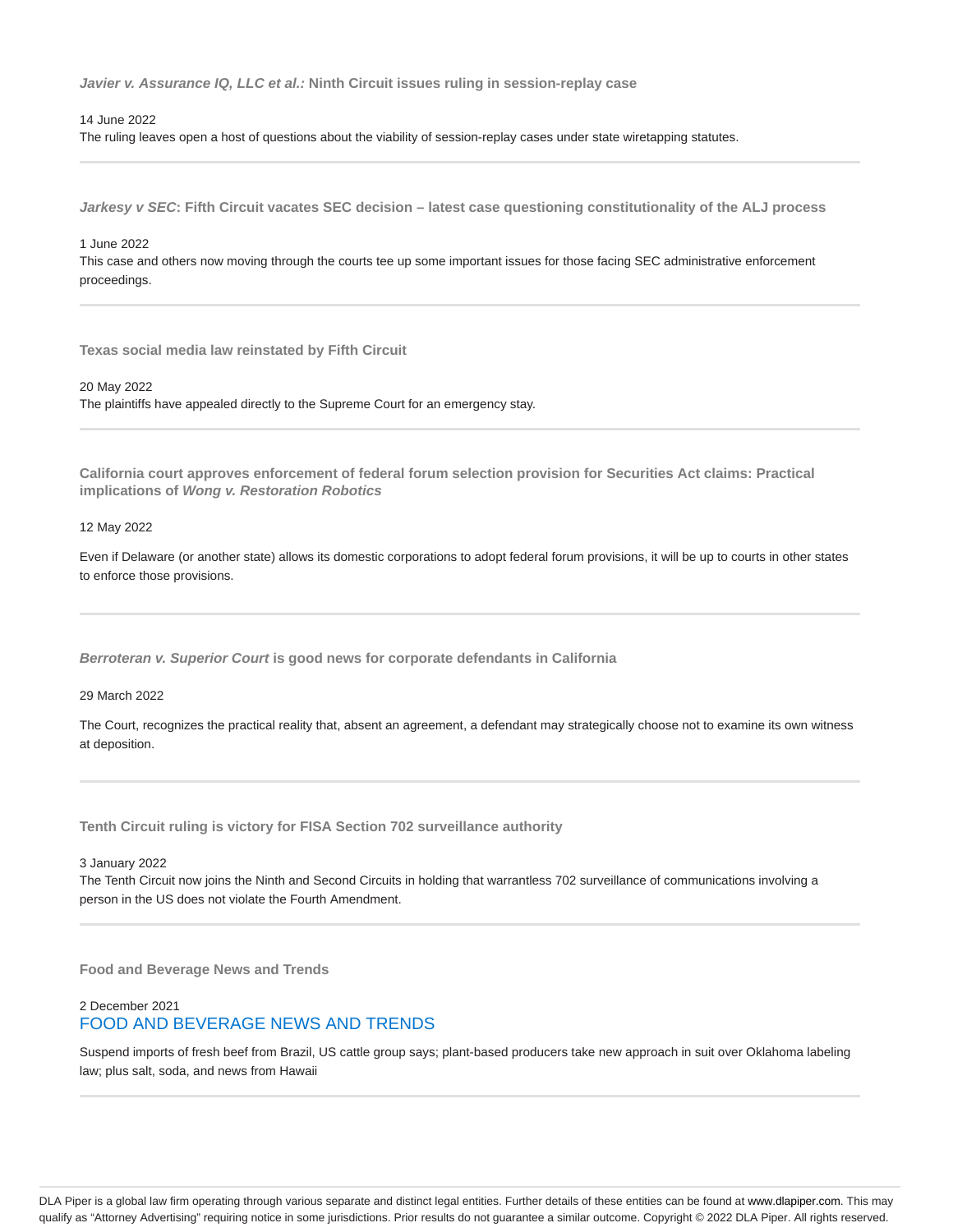**Food and Beverage News and Trends**

## 12 November 2021 FOOD AND BEVERAGE NEWS AND TRENDS

Avoid foods with glittery garnishes, CDC says; USDA considers whether Salmonella should be declared an adulterant; soaring energy costs this year may mean widespread food shortages next year.

**Aybar v. Aybar: New York Court of Appeals finds registering to do business in the state does not mean consent to general jurisdiction**

12 October 2021 Consent by registration was the sole issue before the New York Court of Appeals in this case.

**Georgia Supreme Court: Consent by registration a valid way to exercise personal jurisdiction over out-of-state corporations**

5 October 2021 The court deduced that a corporation authorized to do business in Georgia must be subject to general personal jurisdiction in the state.

**Food and Beverage News and Trends**

## 17 September 2021 FOOD AND BEVERAGE NEWS AND TRENDS

FDA approves a new blue; senators seek COOL labels; pet food, Pop Tarts, Parnells.

**Supreme Court Corner**

September 2021 The Court chose to enhance the Director's power to review PTAB decisions directly.

**The Pharmaceutical Corner**

September 2021 Teva v. Amicus is the first lawsuit to test the reach of the CREATES Act. Expect more.

**US v. Bescond addresses "fugitive disentitlement": Potential game changer for foreign-based defendants facing US charges**

30 August 2021

The Second Circuit found that a French citizen who had been in France throughout the period of the alleged crimes was not a "fugitive" and that the district court abused its discretion by applying the fugitive disentitlement doctrine.

**Food and Beverage News and Trends**

26 August 2021

DLA Piper is a global law firm operating through various separate and distinct legal entities. Further details of these entities can be found at www.dlapiper.com. This may qualify as "Attorney Advertising" requiring notice in some jurisdictions. Prior results do not guarantee a similar outcome. Copyright @ 2022 DLA Piper. All rights reserved.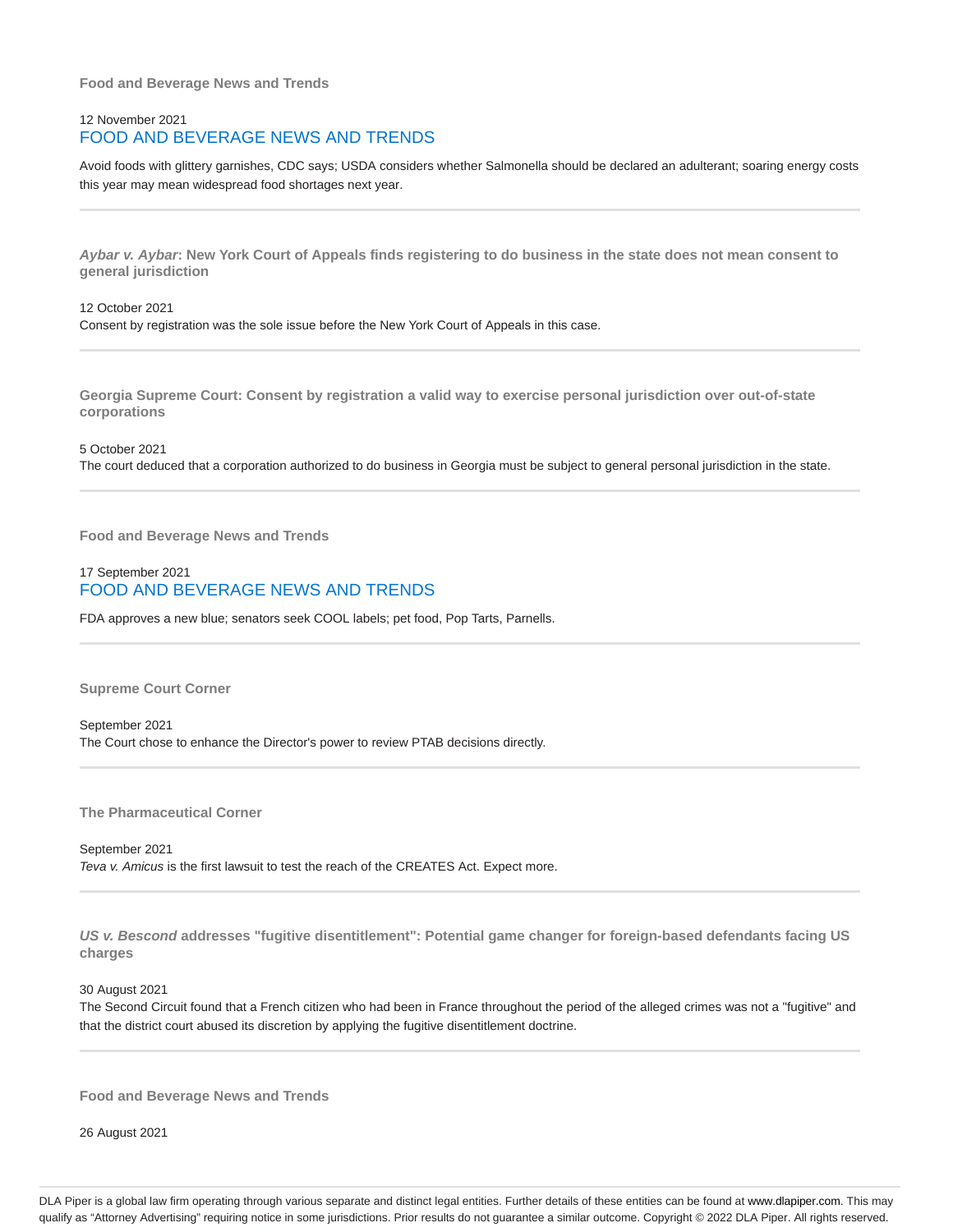## FOOD AND BEVERAGE NEWS AND TRENDS

Vegan butter company prevails; California olive oil producers reach agreement on labeling; key part of Kansas ag-gag bill struck down.

**Food and Beverage News and Trends**

## 12 August 2021 FOOD AND BEVERAGE NEWS AND TRENDS

White House says order on USDA labeling rules is coming soon; appeals court rejects challenge to California's Prop 12 and its rules for housing farm animals; no vax, no service.

**Food and Beverage News and Trends**

## 23 July 2021 FOOD AND BEVERAGE NEWS AND TRENDS

FDA reassures public on the safety of PFAS in the food supply; trial of former Blue Bell CEO is postponed.

**Food and Beverage News and Trends**

## 9 July 2021 FOOD AND BEVERAGE NEWS AND TRENDS

FDA sets 2022 deadlines for sodium reduction goals and milk alternative labeling; restaurant grant program officially closes.

**SCOTUS upholds the ACA: Next steps for employers**

8 July 2021

All ACA provisions regarding the employer mandate for large employers continue in effect; in addition, ACA patient protection provisions have been expanded by the Consolidated Appropriations Act, 2021.

**"No concrete harm, no standing": Supreme Court issues major Article III standing opinion in TransUnion v. Ramirez**

29 June 2021 Given the proliferation of class-actions alleging purely procedural statutory violations, the ruling is likely to have far-reaching consequences.

#### **Supreme Court Corner**

June 2021 The issue at hand in Unicolors v. H&M turns on a question of inaccuracies in the copyright registration certificate.

**The Pharmaceutical Corner**

June 2021

We look at the underlying decision in *Immunex v. Sandoz* and the potential implications on pharma patent licensing strategies.

DLA Piper is a global law firm operating through various separate and distinct legal entities. Further details of these entities can be found at www.dlapiper.com. This may qualify as "Attorney Advertising" requiring notice in some jurisdictions. Prior results do not guarantee a similar outcome. Copyright © 2022 DLA Piper. All rights reserved.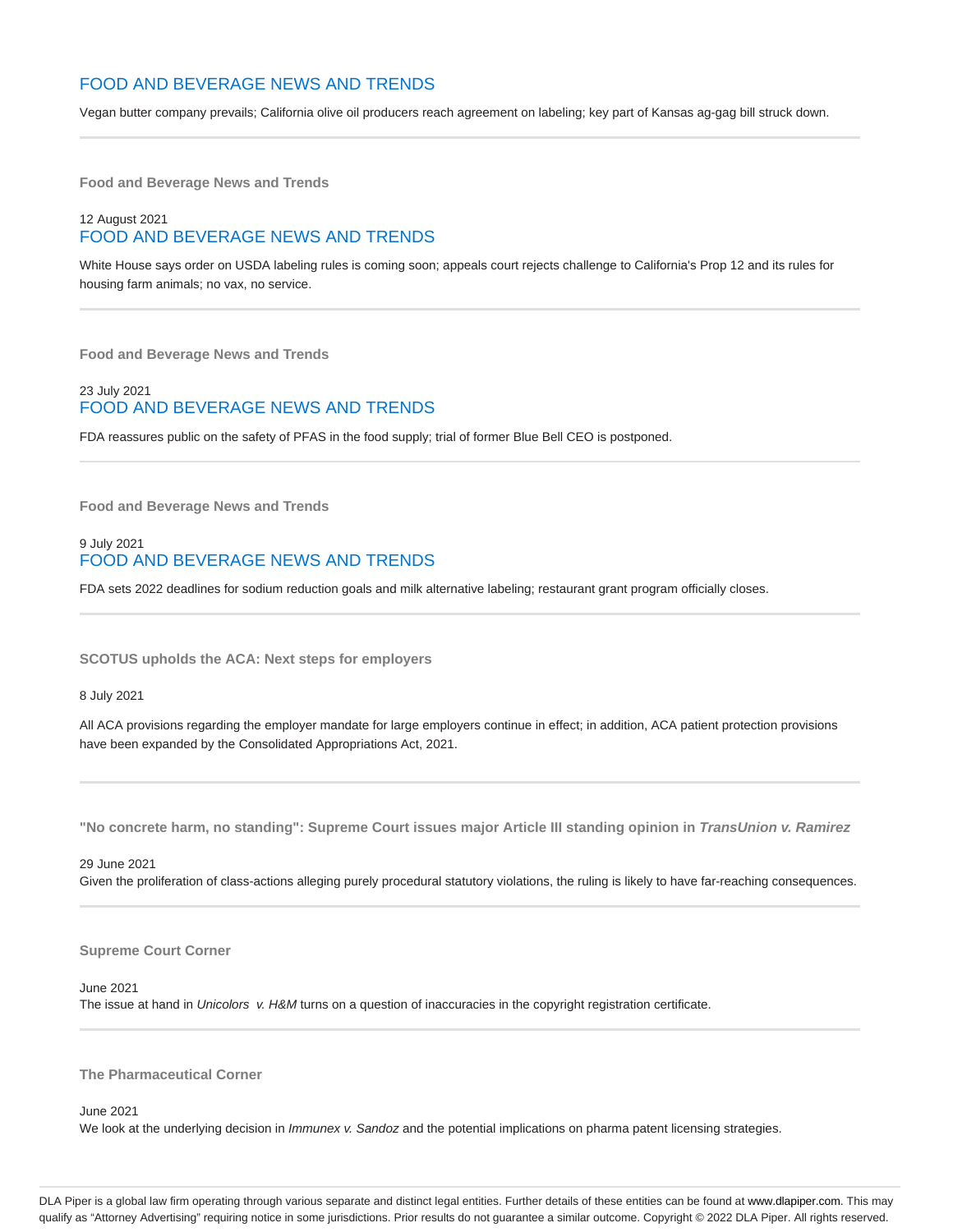**United States v. Arthrex: Where does the Supreme Court's decision leave the PTAB?**

23 June 2021

If the APJs' appointment is unconstitutional, what is the appropriate remedy?

**Supreme Court significantly limits the scope of the Computer Fraud and Abuse Act**

#### 4 June 2021

The decision will largely gut the CFAA as a tool for addressing insider data theft.

**Court holds NYDFS "best interest" rule is unconstitutionally vague**

## 6 May 2021

The Appellate Division appears to have found that the scope of what the NYDFS defined as a recommendation, and therefore actionable conduct, was so broad as to encompass all statements by a producer.

**Second Circuit sets standing threshold for data-breach class actions**

## 30 April 2021

The court ruled there are limits to the "increased-risk" theory of standing.

**US Supreme Court clarifies scope of specific personal jurisdiction over corporations: Ford Motor Co. v. Montana Eighth Judicial District**

12 April 2021 The decision resolves confusion in the lower courts.

**Supreme Court Corner**

30 March 2021

Numerous amici in American Axle urge the Supreme Court to take the case; update on USPTO v. Booking.com.

## **The Pharmaceutical Corner**

#### 30 March 2021

The opinion may render functional claiming more difficult, but functional claims that follow its guidance may still have an important role to play in pharmaceutical patents.

**US Supreme Court to decide whether 28 U.S.C. § 1782 includes international arbitration**

24 March 2021

DLA Piper is a global law firm operating through various separate and distinct legal entities. Further details of these entities can be found at www.dlapiper.com. This may qualify as "Attorney Advertising" requiring notice in some jurisdictions. Prior results do not guarantee a similar outcome. Copyright © 2022 DLA Piper. All rights reserved.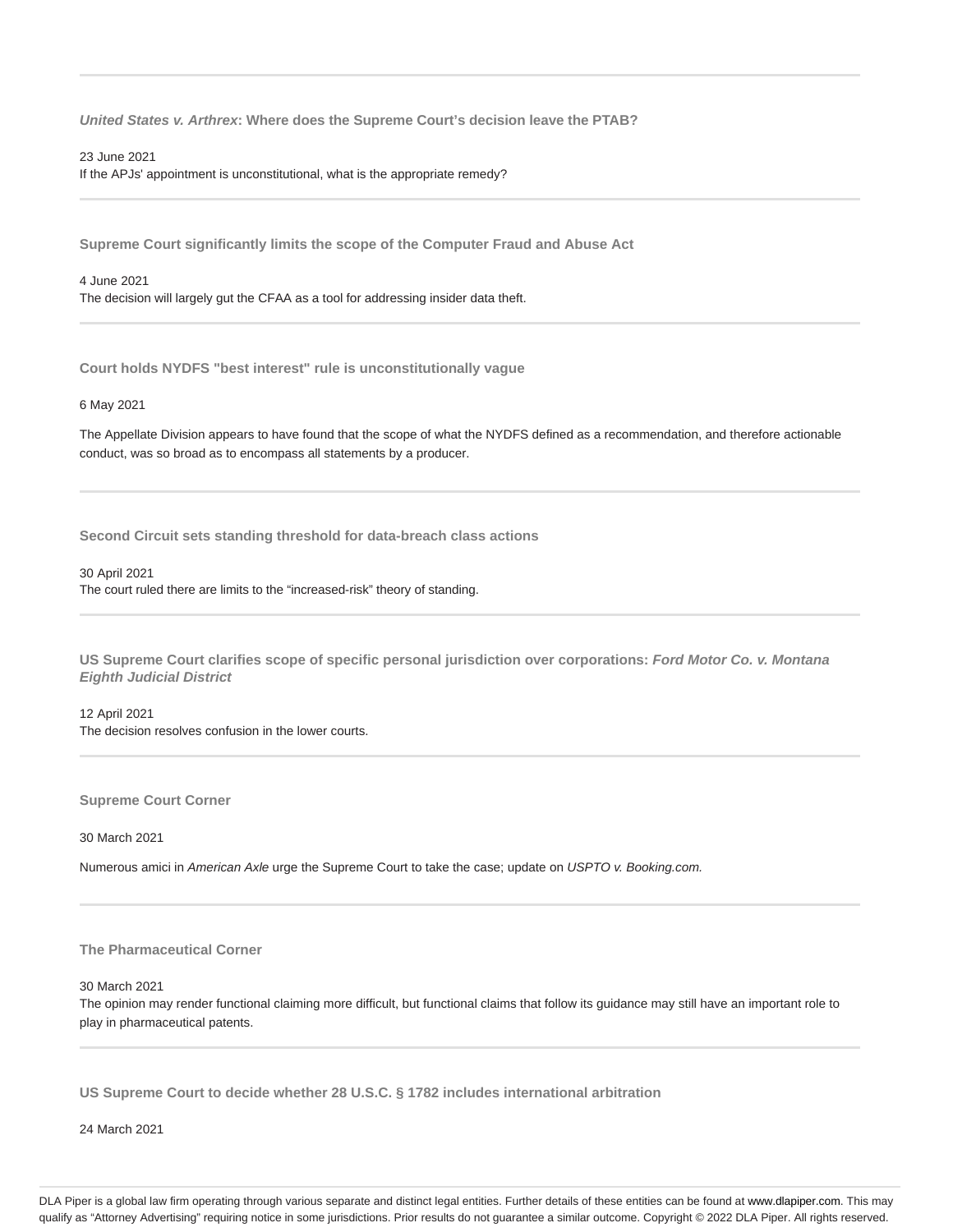**Eligibility guidance in the wake of Alice: Clarity at the examiner stage, uncertainty in the Federal Circuit**

## 22 December 2020

Competing approaches to patent-eligible subject matter at the Federal Circuit and the USPTO.

**Substantial similarity in copyright: It matters where you sue**

22 December 2020 Two circuits do not always interpret copyright law the same way.

**Argentina: In a unanimous decision over the appointment of three judges, the Supreme Court asserts its powers and its independence**

5 October 2020

A clear indication of the Argentine judiciary's willingness to exercise its constitutional prerogatives and to confront the executive and the legislative branches when necessary to preserve its independence.

**Supreme Court Corner**

30 September 2020

A quick look at two cases - USPTO v. Booking.com and American Axle & Manufacturing v. Neapco Holdings.

**Supreme Court finds the restriction on removal of the Consumer Financial Protection Bureau's single director unconstitutional, but leaves the bureau operational**

7 July 2020

The decision also throws into question the investigative and enforcement actions of the CFPB to date.

**Supreme Court Corner**

30 June 2020

A quick look at three cases: Thryv, Inc.; Lucky Brands; and Romag Fasteners.

## NOTÍCIAS

**DLA Piper achieves appellate victory for AMN Healthcare in antitrust lawsuit**

24 August 2021

DLA Piper is a global law firm operating through various separate and distinct legal entities. Further details of these entities can be found at www.dlapiper.com. This may qualify as "Attorney Advertising" requiring notice in some jurisdictions. Prior results do not guarantee a similar outcome. Copyright @ 2022 DLA Piper. All rights reserved.